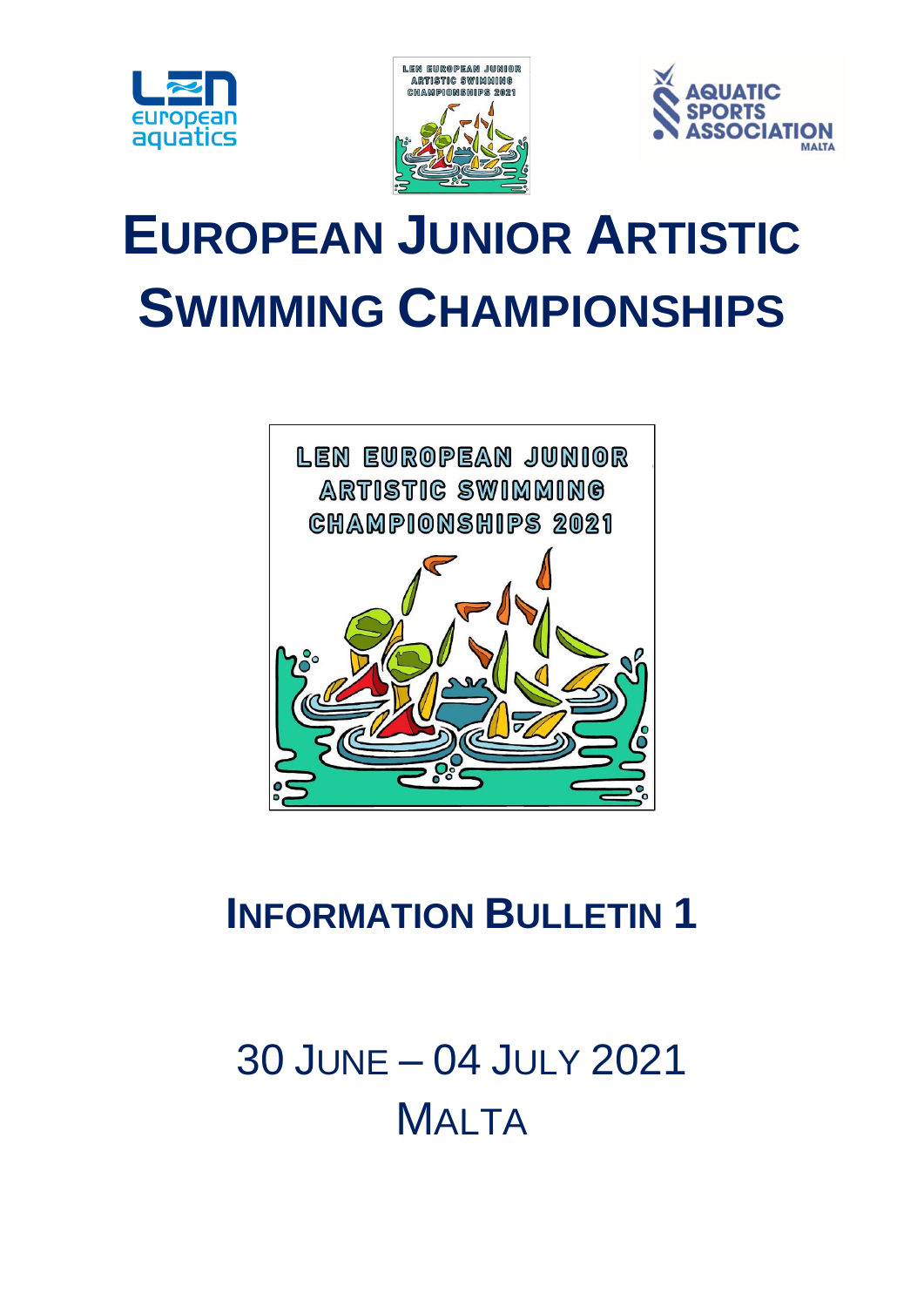





Dear Friends,

The Aquatic Sports Association of Malta has been entrusted with the organisation of the LEN European Junior Artistic Swimming Championships 2021.

This will be held at the Tal-Qrogg Sports Complex on the 30<sup>th</sup> June and the 4<sup>th</sup> July 2021.

The Organising Committee will certainly do its utmost to ensure the best and most convenient arrangements during the competition in accordance with LEN and FINA Rules and Regulations.

In the information bulletin attached you will find the necessary documents which will enable the ASA to make the reservations for both accommodation and transfers throughout your stay in Malta. Due to the fact that the competition is being held during a busy period in Malta, I urge you to give us the information requested in earnest.

I look forward to welcoming you to Malta and hope that you will enjoy your visit to our Islands.

Very best regards,

Joe Caruana Curran President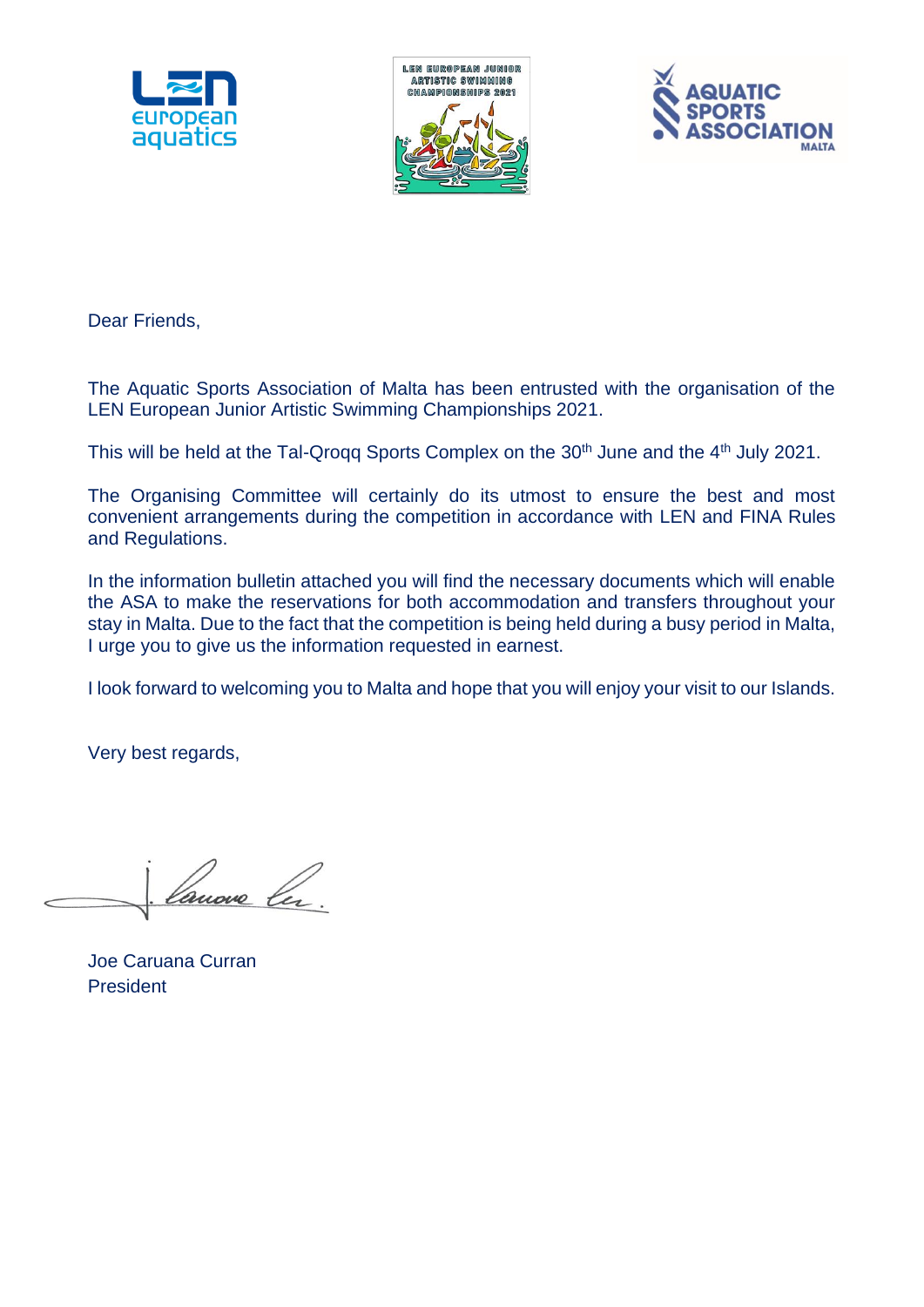





### **VENUE**

The Tournament shall be held at the Tal-Qroqq Sports Complex in Gzira, in an open-air 50 meter pool with an adjacent 25 X 25-meter diving pool. This diving pool will be used for warm-up and cool down during the competition. The venue is equipped with Omega electronic timing equipment, a scoreboard displaying running time of the match, exclusion time and score as well as names of teams and players. Four shot clocks are also available.



The Tal-Qroqq Sports Complex abides by International Olympic Swimming Standards and follows safety procedures on security, first aid and fire-fighting and also provides medical care on call.

Other facilities available at the complex are changing rooms and showers, meeting rooms, a sports shop and a cafeteria. The spectator capacity is 3000 pax.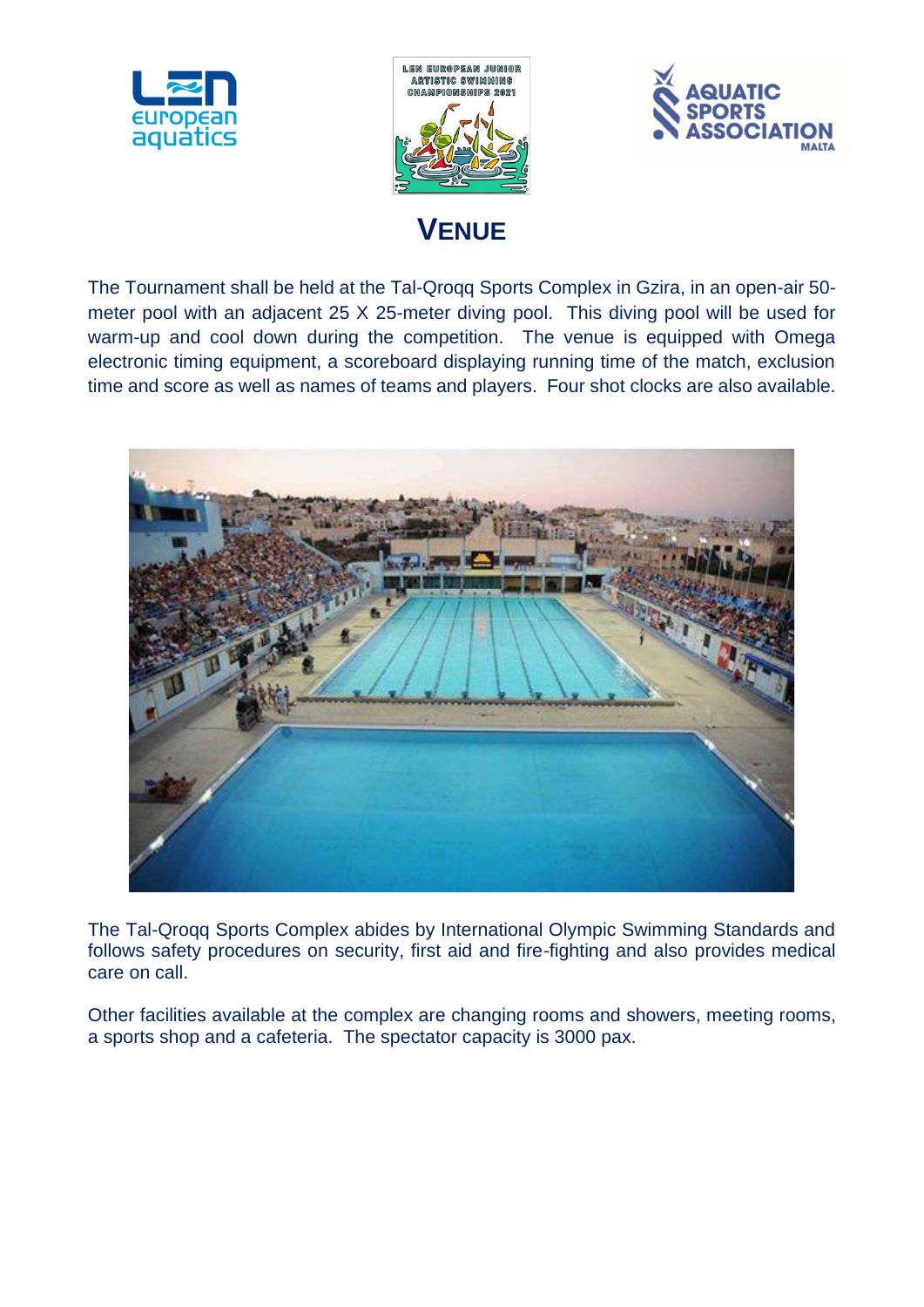





### **COMPETITION REGULATIONS**

The Tournament will be run in accordance with the LEN and FINA Rules and the Event Regulations governing the European Junior Artistic Swimming Championships.

All LEN Federations are eligible to participate in this competition.

Athletes must be between 15 and 18 years old as on 31 December 2021. However, due to the COVID-19 pandemic and the fact that this competition had to be held last year, athletes born in 2002 are also eligible.

Maximum of one (1) entry per national federation per event is allowed.

# **PRELIMINARY SANITARY**

# **REQUIREMENTS FOR COVID-19**

As this stands, the following preliminary sanitary requirements for COVID-19, are considered to apply according to both the Maltese and European COVID-19 guidelines on the prevention of virus' spreading. Based on the evolution of the epidemiological situation things could be changed.

To minimize the risk to the event from COVID-19, a large extension of the cooperation of the teams, their athletes, officials, technical staff, the venue staff, and all those involved in the event is crucial. Therefore, LEN and LOC expect all parties to adhere to hygiene best practices both in the controlled event environments and in their day-to-day lives. All precautions set out in this document must be strictly accepted by all those involved.

The European Aquatics Sanitary Guideline sets out the framework of medical, sanitary, and hygiene procedures together with the operations that are to be applied at this competition. The difficulty is to foresee how Covid-19 will evolve, either in terms of epidemiology or like the countermeasures imposed by national governments, whilst it is almost impossible to establish a completely risk-free environment, the aim is to lower the risk as far as possible by applying current medical advice and best practices.

Given the overall situation and the regulatory conditions which may occur in the coming month, the Protocol may be revised and adapted at any changes. The Sanitary Guideline is subject to legal provisions and other orders issued by the competent local authorities in the various countries.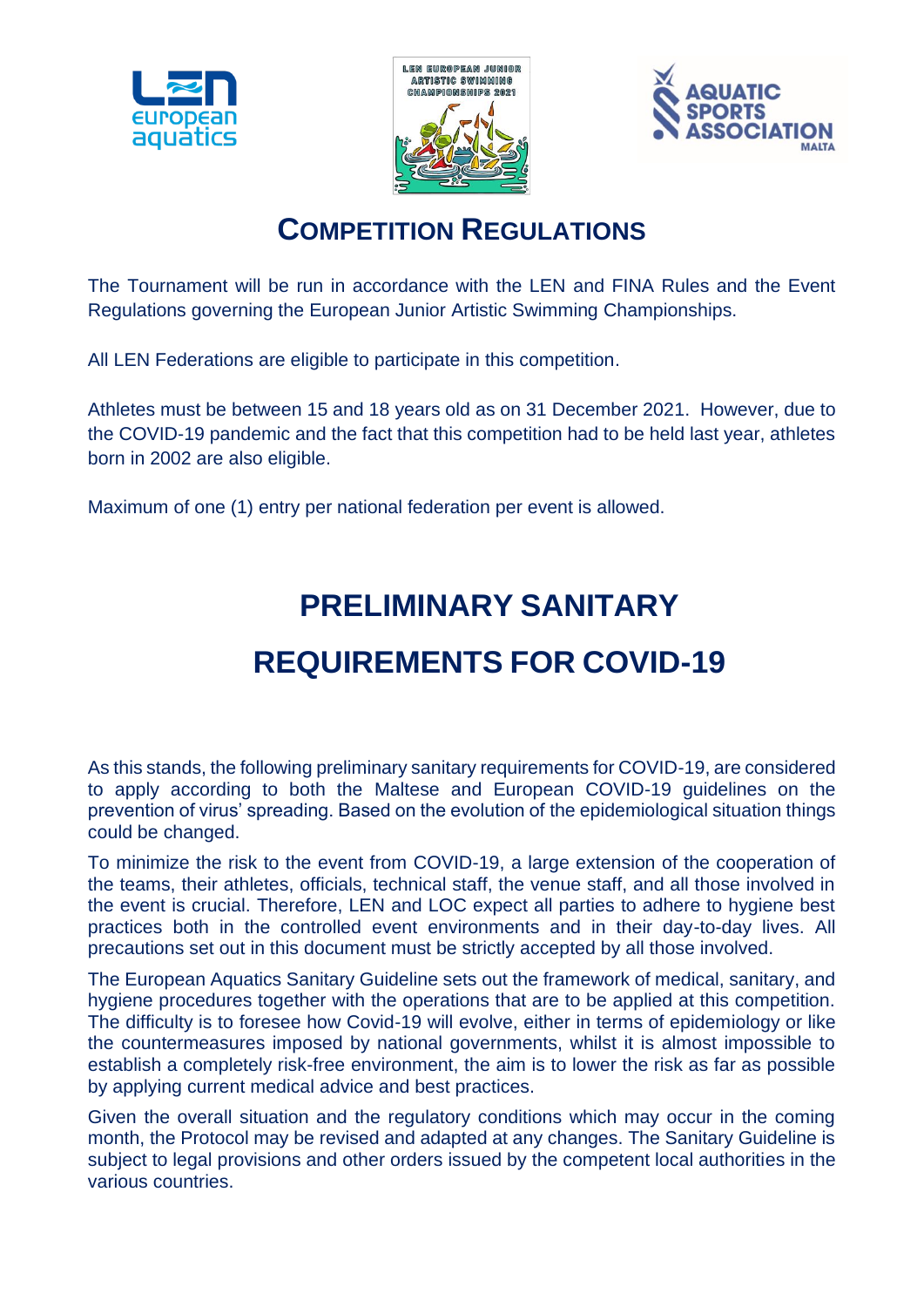





This means creating a protected and contained environment for athletes and technical staff to provide them with a separated 'bubble' corridor for all movements into, within, and out of the venue, and establish best practice principles for the protection and safety of all working staff involved in delivering the match. The aim is to minimize the number of contacts between different groups involved in the event, to reduce the possibility of any cross-contagion between groups, and therefore, to limit the number of people that may need to be tested.

The European Aquatics Guidelines include medical and operational obligations for all parties taking part in the Event. These obligations are applied in preparing the venues, subject to any additional measures imposed by the local authorities.

LEN is entrusted with the operational management of the Guidelines and entitled to take a decision and adopt operational provisions for the implementation of the Guidelines in particular given the different events to be organized as well as to amend it accordingly because of the COVID-19 development and the changing of the National conditions. Noncompliance with the obligations set out in the protocol may lead to disciplinary measures according to the LEN regulation.

To prevent the spread of COVID-19 the event will be run in a bubble (an umbrella term for the Training Location, the Competition Venue, the Hotel, and the buses involved in the transportation of the Teams).

For all participants the entry into the bubble is subject to the following procedures:

- 1. Procedures before entering the country:
	- a. All participants shall have one negative Sars-Cov-2 PCR test performed 48 hours before arrival to Italy. It must be written in English.
	- b. Before departure, Test results must be sent to the LEN to the following email: [test-management@len.eu](mailto:test-management@len.eu)
- 2) Procedures upon entry in the country:
	- a. Participants will be subject to border control.
	- b. The use of protecting masks for all participants is mandatory at any time.
	- c. Participants will collect and carry their luggage.
	- d. Representatives from LOC will meet participants however keeping social distance.
	- e. Participants will be informed by the COVID Marshal concerning accessing the bus and transportation to the Hotel. It's mandatory to pick up ONLY LOC transfers that will be available upon arrival at the official port of entries;
	- f. Participants will be transported to their Hotel. Upon the arrival they will be subject to the first Sars-Cov-2 Rapid Antigen Test and PCR Test. The rapid test will allow to access the hotel room.
	- g. The negative result of the rapid antigen test will allow to access the hotel room. Once the negative result of PCR will be delivered, participant will be allowed to leave the hotel room.
	- h. Participants occupy the room reserved for them.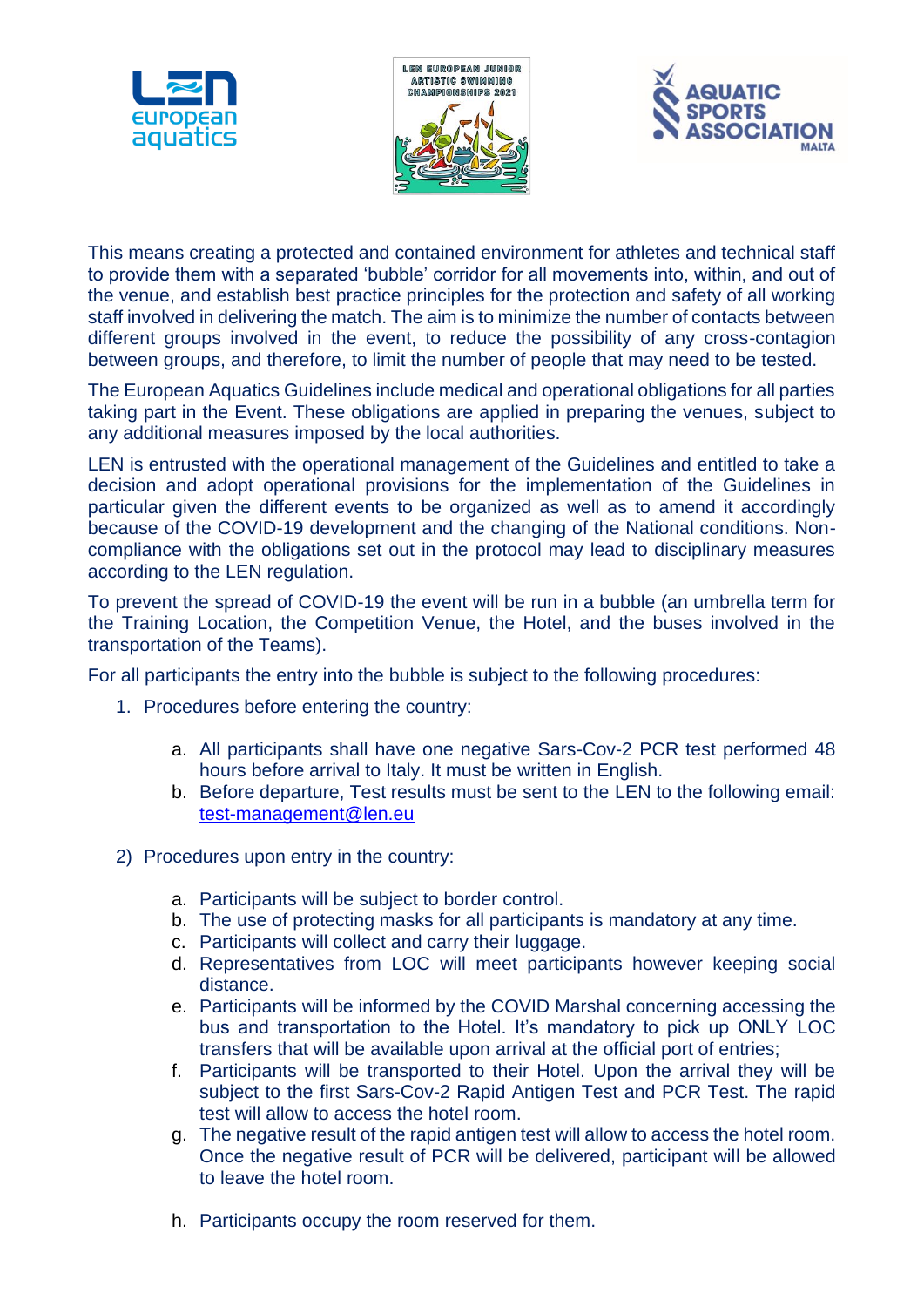





- 3) Procedures during the event: All teams must be accompanied by a doctor who is responsible to communicate daily any possible onset of symptoms from COVID-19. This communication must be made only to the LEN Medical Delegate.
	- a. During the Championships all members of the team (athletes and staff) must not leave the bubble and are required to strictly respect the anti-COVID rules (please see below).
	- b. Training and Competition Venues are exclusively used for the Championships during the period thereof.
	- c. Only Participants with an access authorization may enter the Training and Competition Venue.
	- d. No team photographs may be taken, no handshakes, hugs or any other form of close contact is allowed.
	- e. If necessary, Participants may use the separated toilets, they cannot use the showers and locker rooms, gym, jacuzzi, ice baths.
	- f. The movement of Participants is strictly scheduled; all Competitors of the previous Team must leave the Training Location before another Team could enter. The Training Location must be cleaned and disinfected after all Sessions, as per protocol. Competitors exit the Training and Competition Venue via the designated exit and return to the Hotel.
	- g. Equipment used for training must be disinfected after use.
	- h. In the pool area:
		- i. Competitors must follow the "enter, train, leave" rule;
		- ii. Participants' movement routes are pre-defined and allocated to each of them;
		- iii. the area around the pool shall be disinfected according to the protocol approved by LEN and Local Authorities.
	- i. Toilets, boxes and pools are cleaned by a designated, permanent cleaning personnel.
	- j. In line with the protocol, the toilets, washbasins, doorknobs and handles, along with other equipment is continuously disinfected after each use.
	- k. Pre-triage check: Upon each entry to the Bubble, participants are subjected to temperature measurement and "declaration of participants" collection. It's mandatory to inform the LEN Medical Delegate immediately in case of any COVID-19 symptoms.
	- l. Screening protocol: in the middle of the event another Ag Test will be performed to all participants.

For those requiring a swab before departure, please be informed that tests will be made 48h before departure. Kindly advise as soon as possible which kind of swab (Antigen or PCR) you need.

In the preliminary Entry Form, you will be asked to fill in information for swab for coming back home at the current status of the laws of your country and you can update this information at a later stage.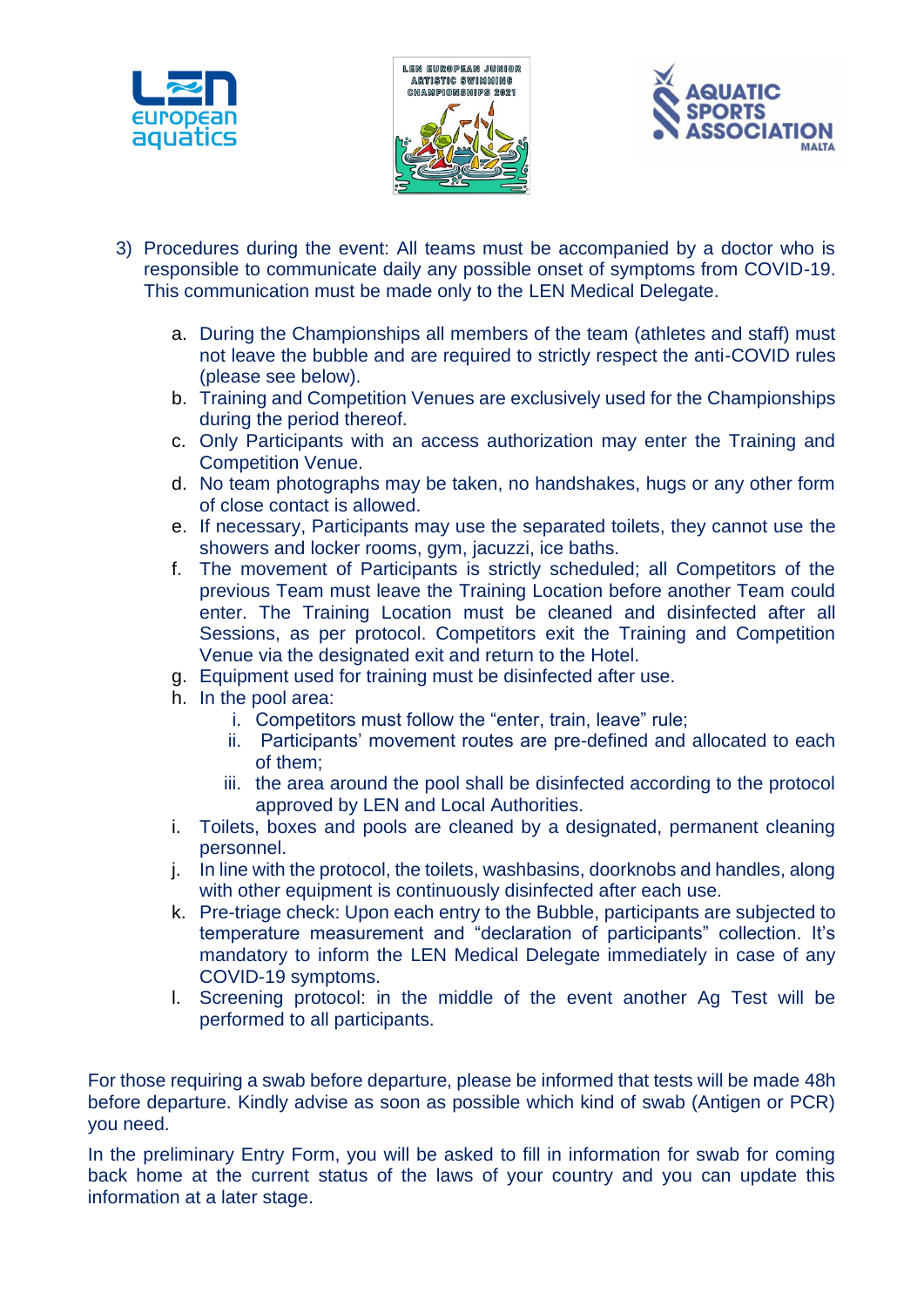





For any requests during your stay in Malta, you can use the following email address: info@asaofmalta.eu.

Further information on Test Protocol, Procedures concerning close contacts, and Protocol concerning the conduct and use of protective equipment will be provided at a later stage.

### **ACCREDITATIONS**

Federations entering this competition will receive accreditations (free of charge) for the following members of their team:-

- President of the Federation
- Head of Delegation
- Competitors
- A physician
- Team staff members :
	- 5 for up to 5 competitors
	- 6 for up to 8 competitors
	- 7 for more than 8 competitors

The number of team staff members may not exceed the number of competitors. Team Staff Members may include Team Leaders, Chaperones, Coaches, Physiotherapists, Interpreters, etc. Officials such as judges are not considered as team staff members.

### **PASSPORT CHECK**

The Head of Delegation must present the passport of each team member before collecting the accreditation cards. The data on accreditation card will be compared to the data on valid passports of all participants and staff members.

## **MUSIC**

The performance music should be prepared according to FINA Rule AS 15.3 Method 2. Team managers/coaches are responsible for submitting their music electronically in .mp3 format. Each submission shall be labelled as to event, name of competitors and national federation.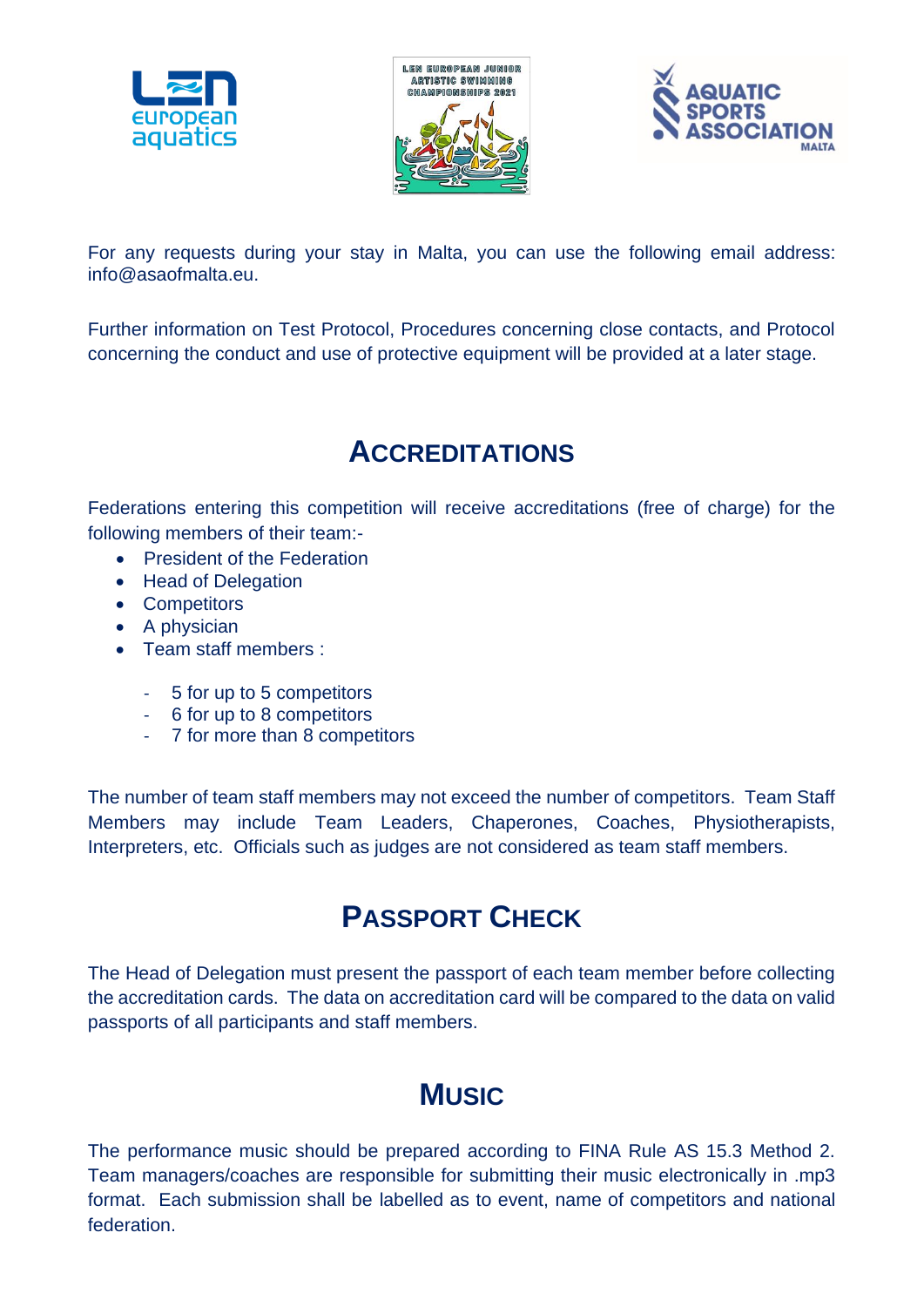





# **ENTRY VISAS**

Some countries may require an entry Visa to Malta. We suggest you confirm this from your end and should you require any assistance please contact us in order to provide our support in obtaining the necessary Visa.

## **OFFICIAL HOTEL**

The official hotel accommodating the LEN Delegates, Officials and teams is The Dolmen Hotel. The Organising Committee reserves the right to accommodate teams at other hotels of the same category should the need arise. **The rates, on full board, are guaranteed if bookings are made by not later than 15th May 2021.**

| <b>Dolmen Hotel</b>  |                    |                   |
|----------------------|--------------------|-------------------|
| <b>St Paul's Bay</b> | <b>Single Room</b> | €175/person/night |
| 4* Superior          | <b>Twin Room</b>   | €140/person/night |





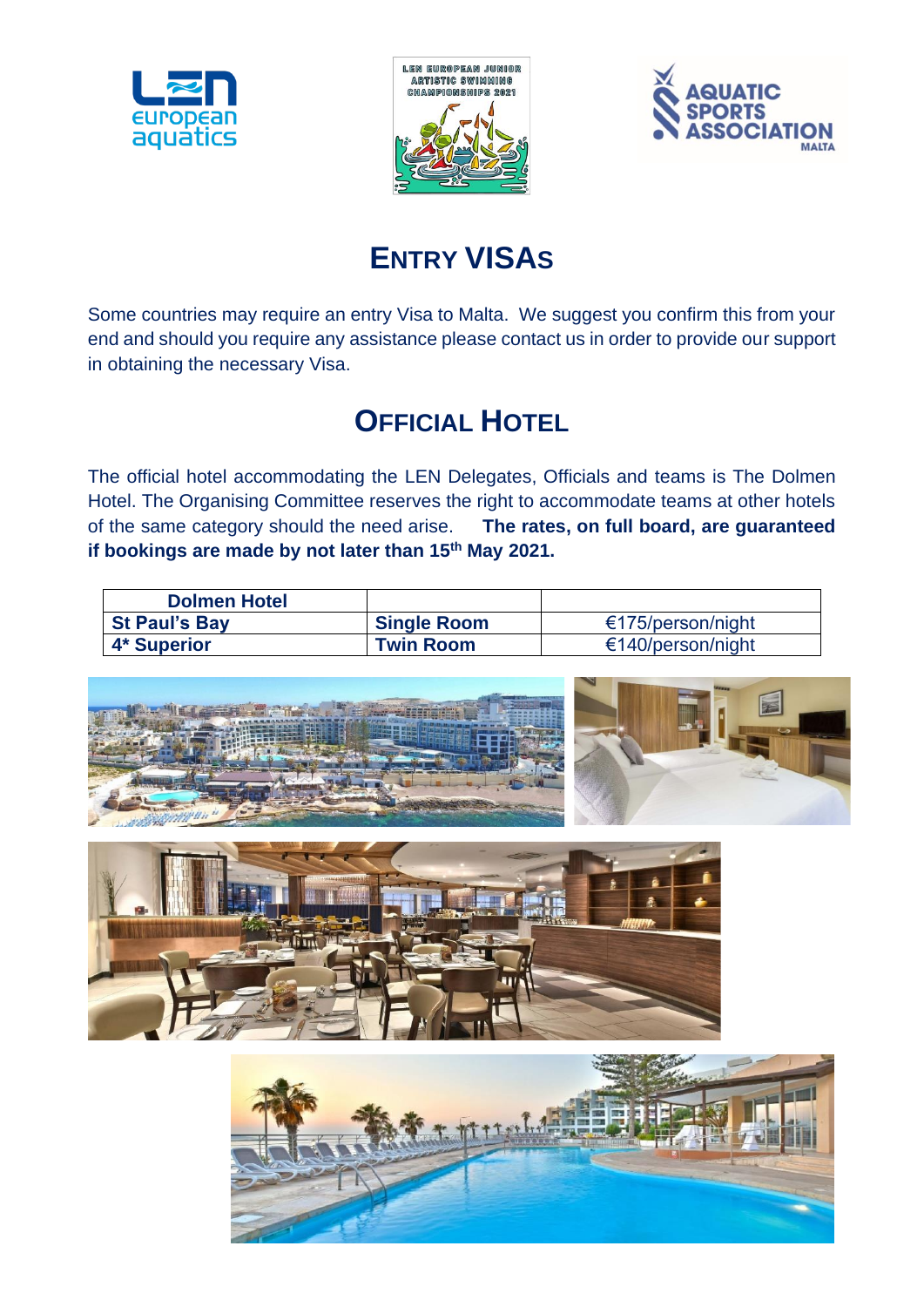





### **TRANSPORT ARRANGEMENTS**

Free transportation will be offered only to the participating teams who book their hotel through the ASA as follows:

- Airport transfers to and from the official hotel
- Transfers for all training sessions and events from the official hotels to the pool and return.

### **PAYMENTS**

A 50% deposit of the team's total accommodation costs is to be made by Bank Transfer to the Account of the Association as shown below by not later than **17 th May 2021** and the remaining balance must be settled by the **30th May 2021**.

> Bank Of Valletta plc St. Venera: MALTA Bank's BIC: VALLMTMT ASA - Aquatic Sports Association of Malta **IBAN: MT83 VALL 2201 3000 0000 4001 6038 534**

### **MEETINGS**

- The **Technical Meeting** will be held on **Tuesday 29th June 2021 at 10:00hrs** at the Official Hotel.
- The **Officials Meeting** will be held on **Tuesday 29th June 2021 at 14:00hrs** at the Official Hotel.

| $17th$ May 2021 | <b>Submission of Preliminary Entry Form</b>             |
|-----------------|---------------------------------------------------------|
| 20th May 2021   | <b>Submission of Preliminary Hotel Reservation Form</b> |
| 30th May 2021   | <b>Payment of 50% of the Accommodation Costs</b>        |
| 10th June 2021  | <b>Settlement of balance of Accommodation Costs</b>     |
| 10th June 2021  | <b>Submission of Final Hotel Reservation Form</b>       |

### **IMPORTANT DEADLINES**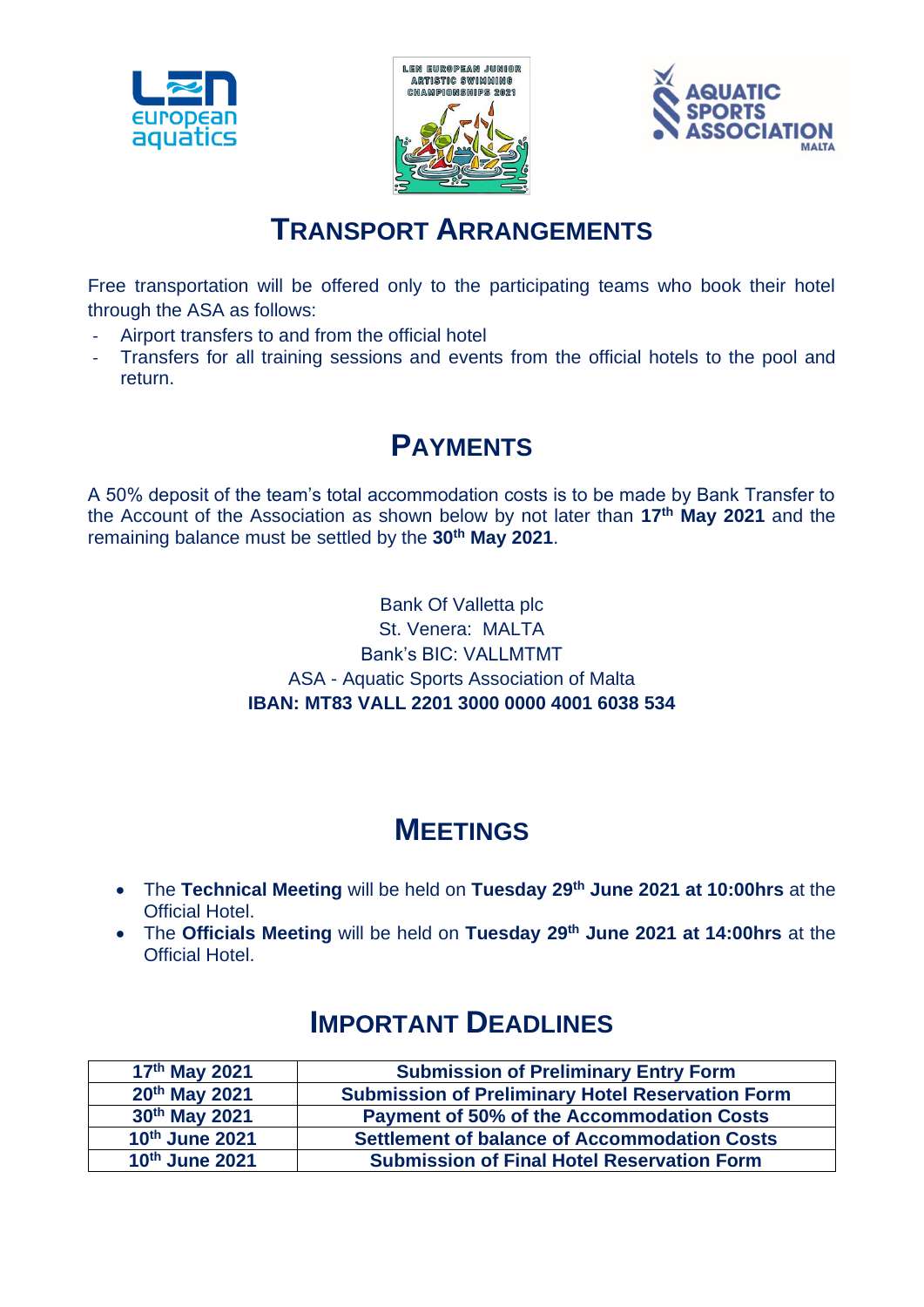













### **SOLO FREE SOLO TECHNICAL**



### **DUET FREE DUET TECHNICAL**



### **MIXED DUET FREE MIXED DUET TECHNICAL**



### **TEAM FREE TEAM TECHNICAL**

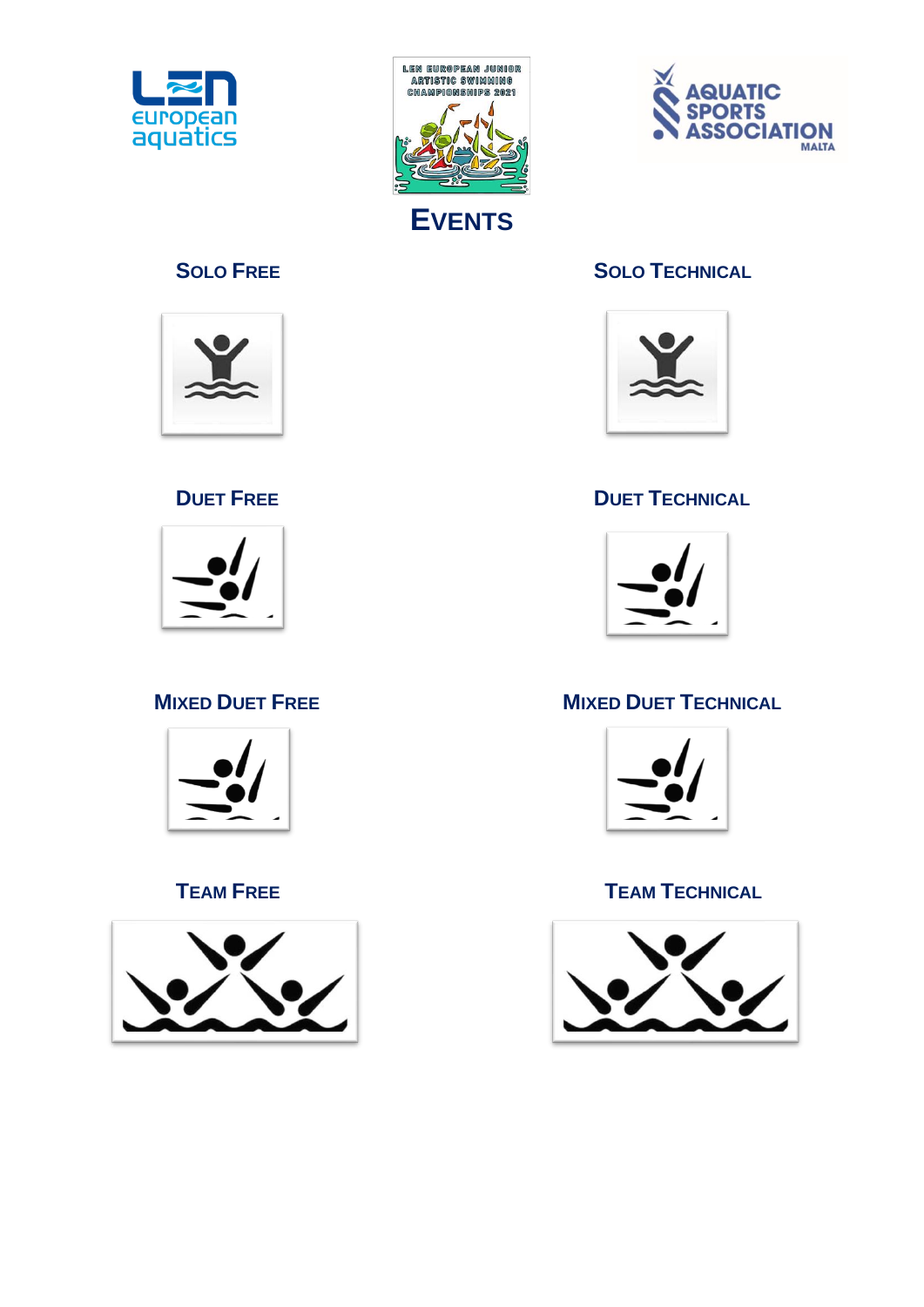





### **FREE COMBINATION HIGHLIGHTS**







## **CONTACT DETAILS**

### **Aquatic Sports Association of Malta**

*Tal-Qroqq Sports Complex, Maria Teresa Spinelli Street, Gzira GZR 1711, Malta* Tel: +356 21 322 884 | +356 21322880 Email: info@asaofmalta.eu - Website: www.asaofmalta.eu

President: Joe Caruana Curran Tel: +356 9949 2332 [president@asaofmalta.eu](mailto:president@asaofmalta.eu)

General Secretary: Rita Azzopardi

Tel: +356 9945 1190 [gensecretary@asaofmalta.eu](mailto:gensecretary@asaofmalta.eu)

Vice President WP: Karl Galea

Tel: +356 9949 0939 [vpwaterpolo@asaofmalta.eu](mailto:vpwaterpolo@asaofmalta.eu)

Vice President Administration Carlo Mifsud & Development: Tel: +356 79228370

[vpadministration@asaofmalta.eu](mailto:vpadministration@asaofmalta.eu)

Vice President Swimming: David Bonello

Tel: +356 99461366 [vpswimming@asaofmalta.eu](mailto:vpswimming@asaofmalta.eu)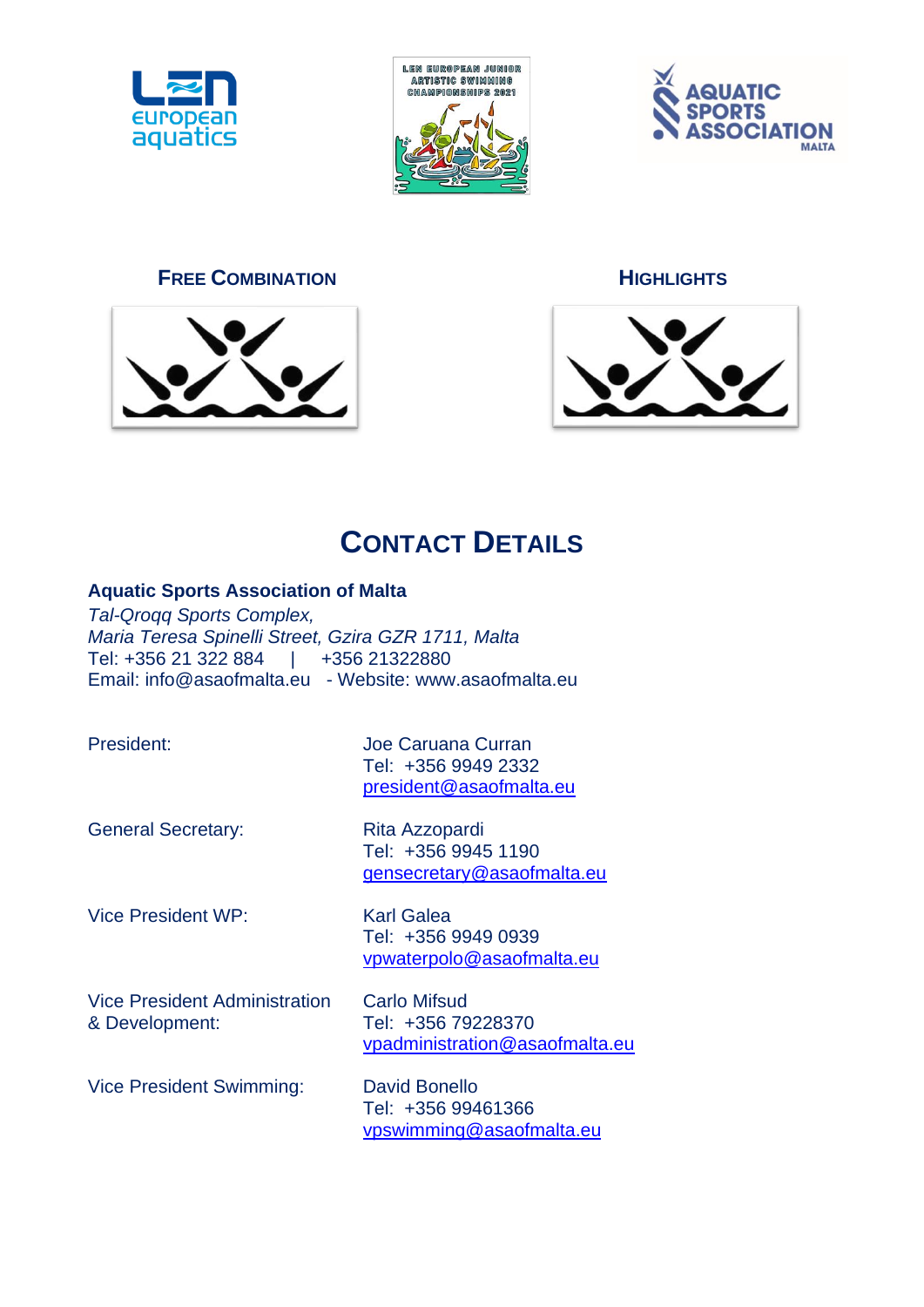





# **SCHEDULE OF EVENTS**

| MONDAY 28TH JUNE           | $08:00 - 20:00$                   | <b>PRACTICE</b>                                                                    |
|----------------------------|-----------------------------------|------------------------------------------------------------------------------------|
| TUESDAY 29TH JUNE          | $08:00 - 20:00$<br>10:00<br>14:00 | <b>PRACTICE</b><br><b>TECHNICAL MEETING</b><br><b>OFFICIALS' MEETING</b>           |
| <b>WEDNESDAY 30TH JUNE</b> | $08:00 - 15:30$<br>16:00<br>16:30 | <b>PRACTICE</b><br><b>OPENING CEREMONY</b><br><b>DUET FREE - PRELIMINARIES</b>     |
| THURSDAY 1ST JULY          | 10:00                             | <b>DUET TECHNICAL - FINALS</b><br><b>MIXED DUET TECHNICAL -</b>                    |
| <b>FINALS</b>              | 16:30                             | <b>DUET FREE - FINALS</b><br><b>MIXED DUET FREE - FINALS</b>                       |
| FRIDAY 2ND JULY            | 10:00<br>16:30                    | <b>TEAM FREE - FINALS</b><br><b>SOLO TECHNICAL - FINALS</b>                        |
| <b>SATURDAY 3RD JULY</b>   | 10:00<br>16:30                    | <b>SOLO FREE - PRELIMINARIES</b><br><b>TEAM TECHNICAL - FINALS</b>                 |
| SUNDAY 4TH JULY            | 10:00<br>16:30                    | <b>FREE COMBINATION - FINALS</b><br><b>SOLE FREE - FINALS</b><br><b>HIGHLIGHTS</b> |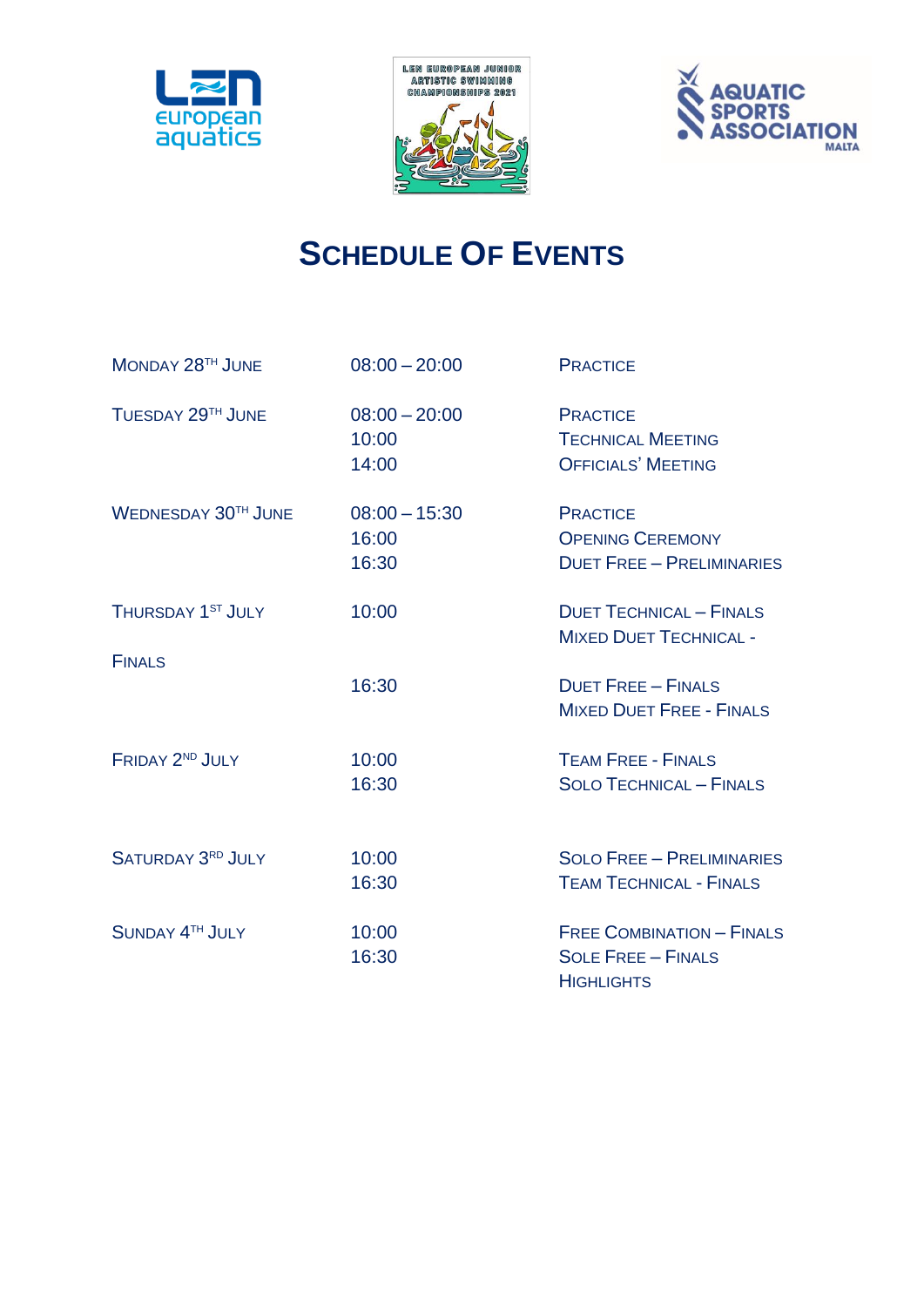





### PRELIMINARY ENTRY FORM

| <b>FEDERATION:</b> |  |
|--------------------|--|
| <b>CONTACT</b>     |  |
| <b>PERSON</b> :    |  |
| E-MAIL:            |  |
| <b>MOBILE NO:</b>  |  |

| <b>NO.OF JUDGES</b> | <b>NO. OF COMPETITORS:</b> |  |
|---------------------|----------------------------|--|
|---------------------|----------------------------|--|

| <b>SOLO</b> | <b>DUET</b>                                           | <b>MIXED DUET</b> | <b>TEAM</b> | <b>COMBO</b> | <b>HIGHLIGHTS</b> |
|-------------|-------------------------------------------------------|-------------------|-------------|--------------|-------------------|
|             | TECH   FREE   TECH   FREE   TECH   FREE   TECH   FREE |                   |             | <b>FREE</b>  | <b>FREE</b>       |
|             |                                                       |                   |             |              |                   |
|             |                                                       |                   |             |              |                   |

| <b>SIGNATURE OF</b><br><b>PRESIDENT/SECRETARY</b> | <b>DATE</b> | <b>STAMP OF FEDERATION</b> |
|---------------------------------------------------|-------------|----------------------------|

**THIS FORM IS TO BE RETURNED TO AQUATIC SPORTS ASSOCIATION OF MALTA**  TAL-QROQQ SPORTS COMPLEX, MARIA TERESA SPINELLI STREET, GZIRA GZR 06, MALTA **E-MAIL [info@asaofmalta.eu](mailto:info@asaofmalta.eu) copied to [gensecretary@asaofmalta.eu](mailto:gensecretary@asaofmalta.eu) and [lenoffice@len.eu](mailto:lenoffice@len.eu) BY NOT LATER THAN 17 TH MAY 2021.**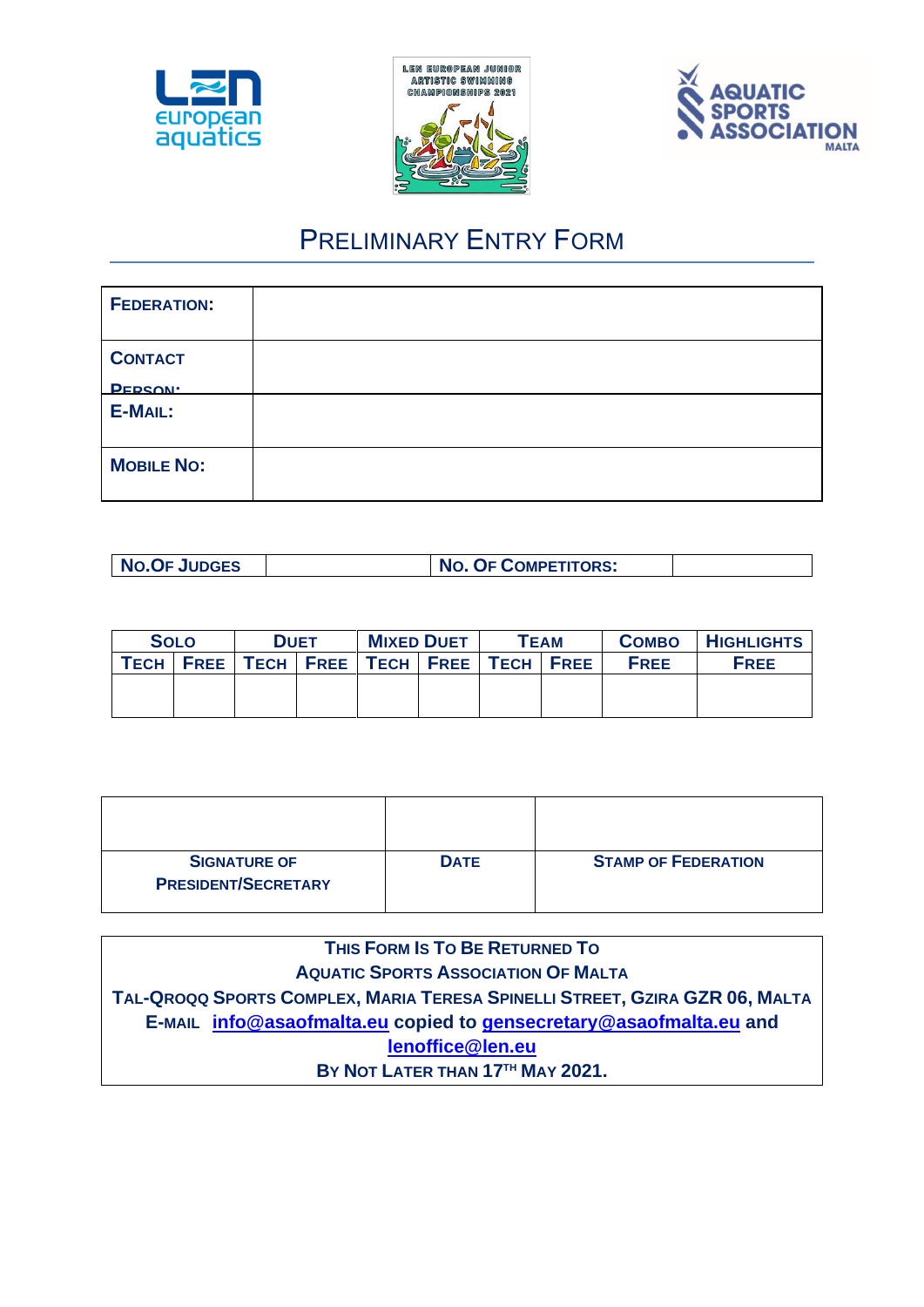





### PRELIMINARY HOTEL RESERVATION FORM

| TEAM: |  |
|-------|--|
|       |  |
|       |  |
|       |  |

| <b>TEAM'S</b> | <b>Arrival Date</b> | Pax | <b>Departure Date</b> | Pax |
|---------------|---------------------|-----|-----------------------|-----|
|               |                     |     |                       |     |
|               |                     |     |                       |     |
|               |                     |     |                       |     |
|               |                     |     |                       |     |

|              | 1 <sup>st</sup> Preference | 2 <sup>nd</sup> Preference |
|--------------|----------------------------|----------------------------|
| <b>HOTEL</b> |                            |                            |

| <b>Accommodati</b><br><b>on</b> | No. of<br><b>Rooms</b> | No. of<br><b>Persons</b> | <b>Cost per</b><br>person per day | No. of<br>$\mathbf{\mathsf{N}}$ inkt | <b>Total Cost</b> |
|---------------------------------|------------------------|--------------------------|-----------------------------------|--------------------------------------|-------------------|
| <b>Single Rooms</b>             |                        |                          |                                   |                                      |                   |
| Double Rooms                    |                        |                          |                                   |                                      |                   |
|                                 |                        |                          |                                   | <b>Total</b>                         |                   |

| <b>SIGNATURE OF</b>        | <b>DATE</b> | <b>STAMP OF FEDERATION</b> |
|----------------------------|-------------|----------------------------|
| <b>PRESIDENT/SECRETARY</b> |             |                            |
|                            |             |                            |
|                            |             |                            |
|                            |             |                            |

| THIS FORM IS TO BE RETURNED TO                                              |  |  |  |
|-----------------------------------------------------------------------------|--|--|--|
| <b>AQUATIC SPORTS ASSOCIATION OF MALTA</b>                                  |  |  |  |
| TAL-QROQQ SPORTS COMPLEX, MARIA TERESA SPINELLI STREET, GZIRA GZR 06, MALTA |  |  |  |
| E-MAIL info@asaofmalta.eu copied to gensecretary@asaofmalta.eu and          |  |  |  |
| lenoffice@len.eu                                                            |  |  |  |
| BY NOT LATER THAN 20TH MAY 2021.                                            |  |  |  |
|                                                                             |  |  |  |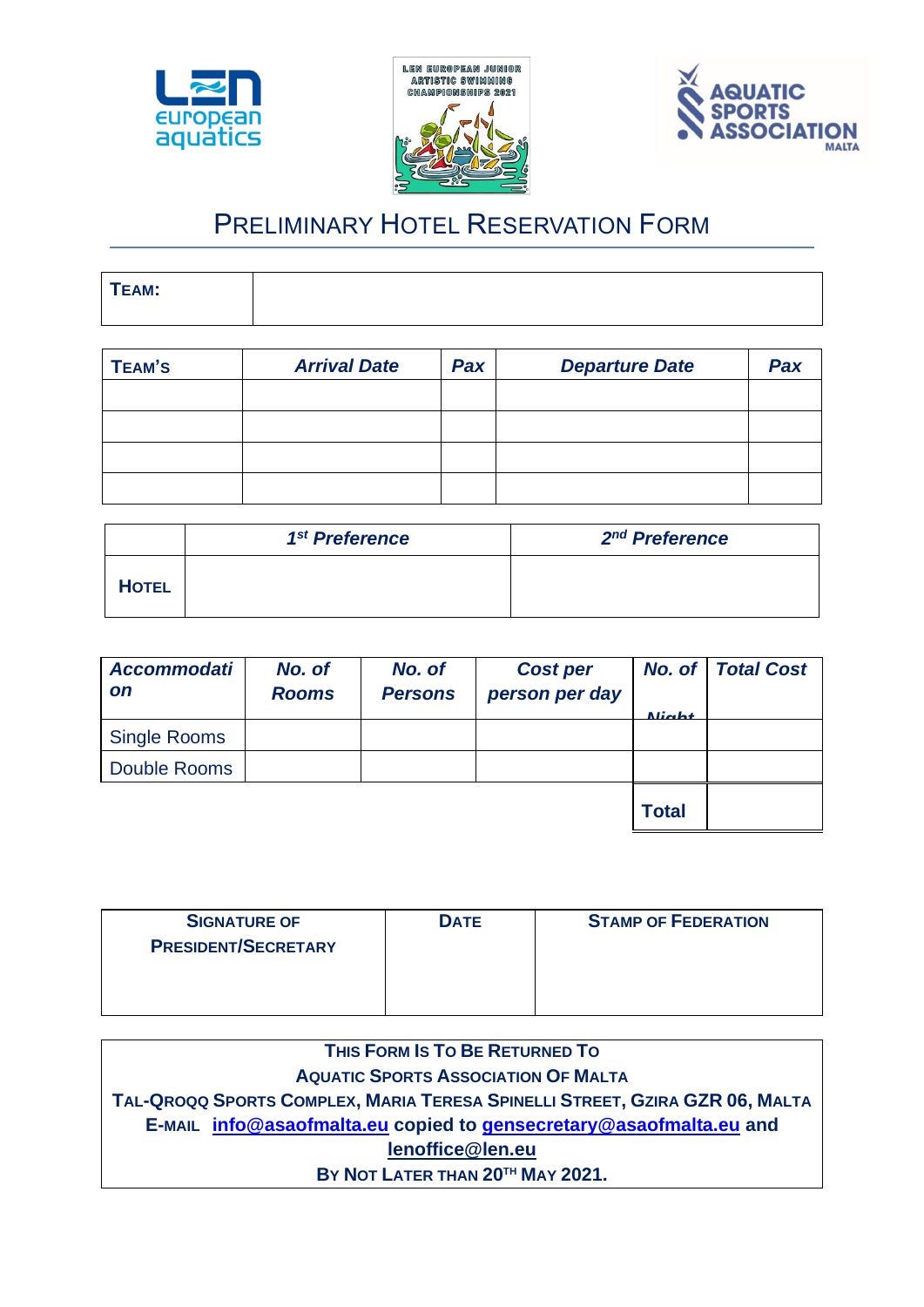





### FINAL HOTEL RESERVATION FORM & FLIGHT DETAILS

| TEAM: |  |
|-------|--|
|       |  |

| TEAM'S | <b>Arrival Date</b> | Pax | <b>Departure Date</b> | Pax |
|--------|---------------------|-----|-----------------------|-----|
|        |                     |     |                       |     |
|        |                     |     |                       |     |
|        |                     |     |                       |     |
|        |                     |     |                       |     |

|              | 1 <sup>st</sup> Preference | 2 <sup>nd</sup> Preference |
|--------------|----------------------------|----------------------------|
| <b>HOTEL</b> |                            |                            |

| <b>Accommodati</b><br><b>on</b> | No. of<br><b>Rooms</b> | No. of<br><b>Persons</b> | <b>Cost per</b><br>person per day | No. of $ $<br>Ninh+ | <b>Total Cost</b> |
|---------------------------------|------------------------|--------------------------|-----------------------------------|---------------------|-------------------|
| <b>Single Rooms</b>             |                        |                          |                                   |                     |                   |
| Double Rooms                    |                        |                          |                                   |                     |                   |
|                                 |                        |                          |                                   | <b>Total</b>        |                   |

| <b>SIGNATURE OF</b>        | <b>DATE</b> | <b>STAMP OF FEDERATION</b> |
|----------------------------|-------------|----------------------------|
| <b>PRESIDENT/SECRETARY</b> |             |                            |
|                            |             |                            |
|                            |             |                            |
|                            |             |                            |

| THIS FORM IS TO BE RETURNED TO                                              |  |  |  |
|-----------------------------------------------------------------------------|--|--|--|
| <b>AQUATIC SPORTS ASSOCIATION OF MALTA</b>                                  |  |  |  |
| TAL-QROQQ SPORTS COMPLEX, MARIA TERESA SPINELLI STREET, GZIRA GZR 06, MALTA |  |  |  |
| E-MAIL info@asaofmalta.eu copied to gensecretary@asaofmalta.eu and          |  |  |  |
| lenoffice@len.eu                                                            |  |  |  |
| BY NOT LATER THAN 10TH JUNE 2021.                                           |  |  |  |
|                                                                             |  |  |  |